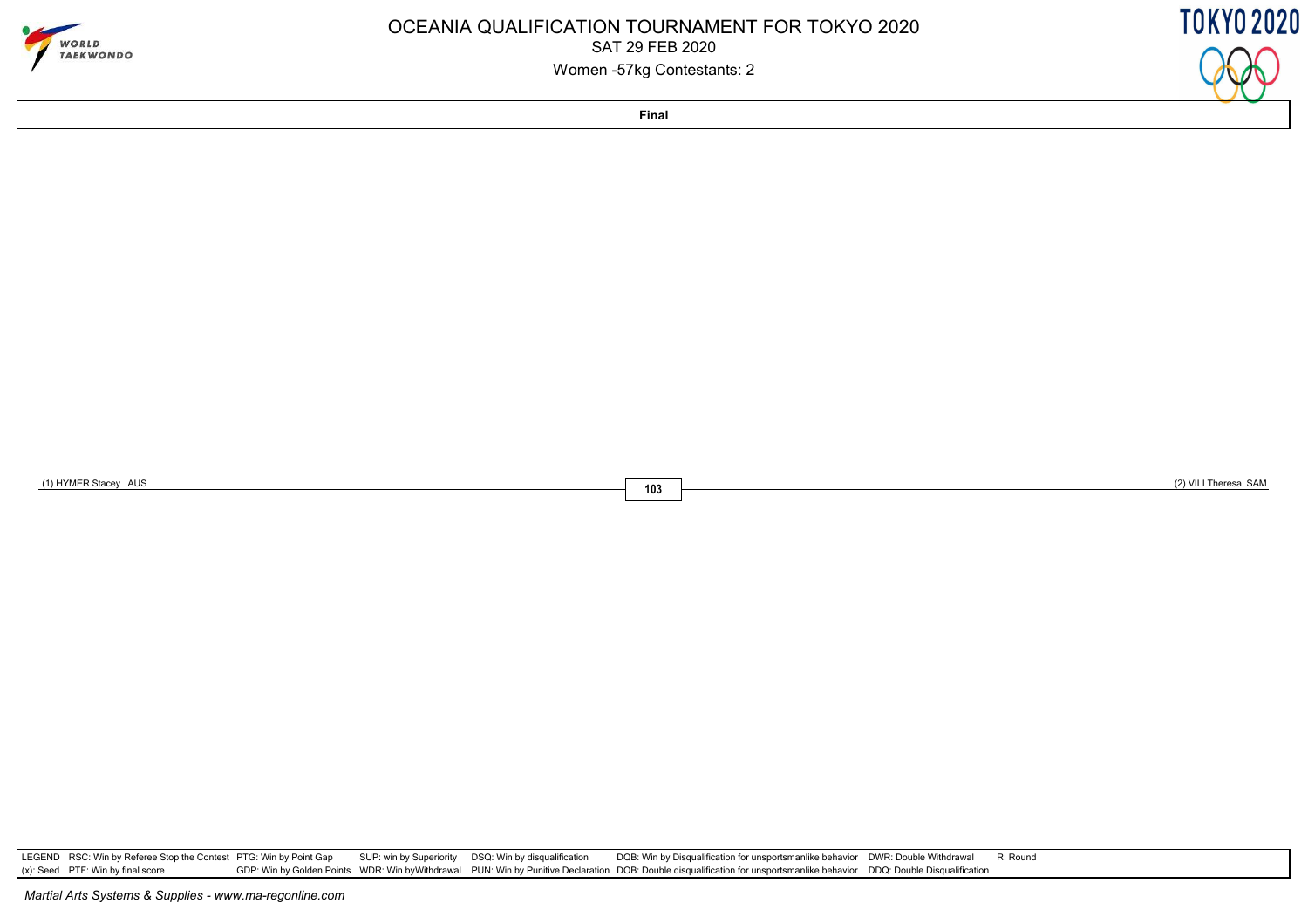

### OCEANIA QUALIFICATION TOURNAMENT FOR TOKYO 2020SAT 29 FEB 2020Women +67kg Contestants: 2

**TOKYO 2020** 

**Final**

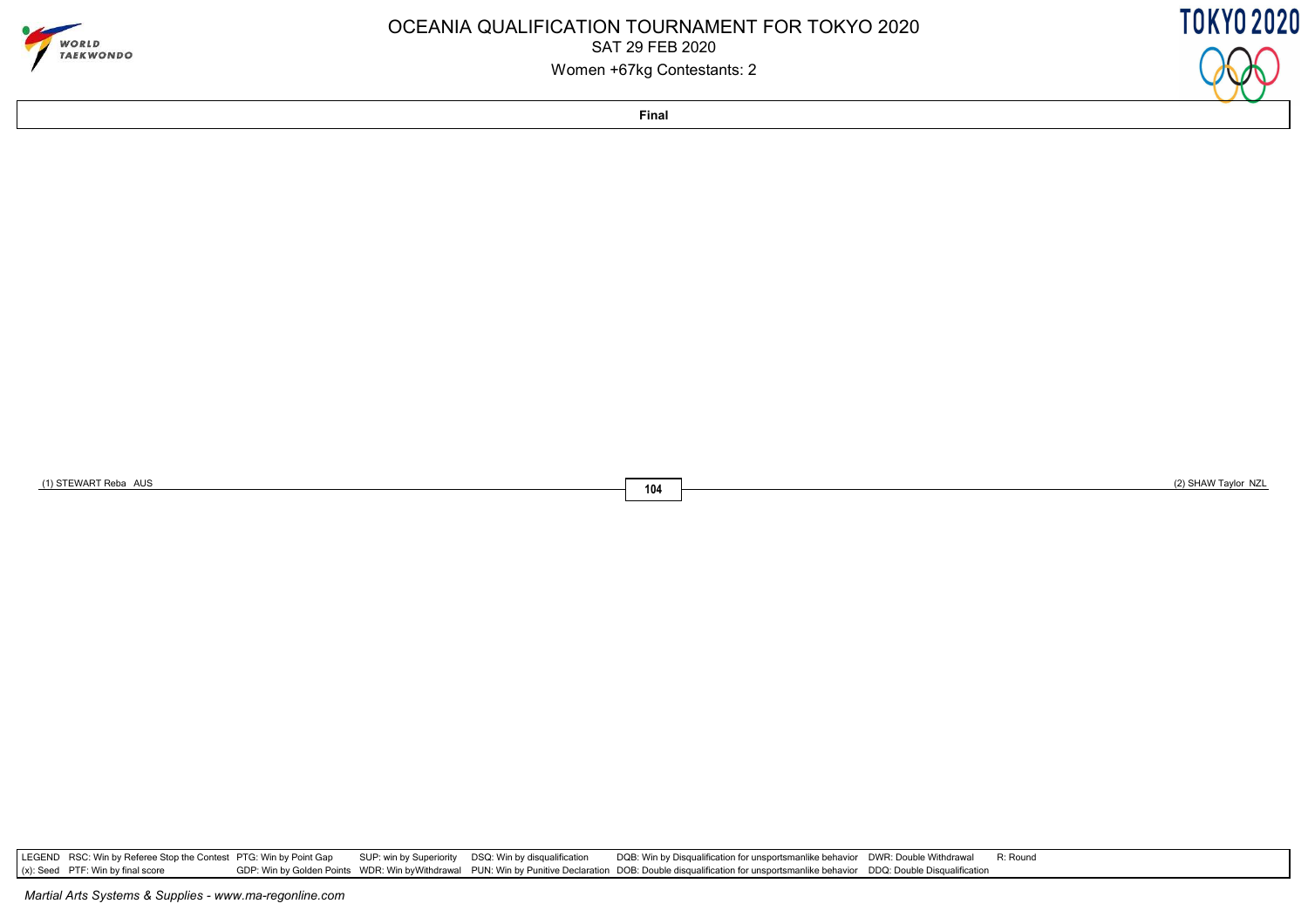

## OCEANIA QUALIFICATION TOURNAMENT FOR TOKYO 2020SAT 29 FEB 2020

Men -68kg Contestants: 3





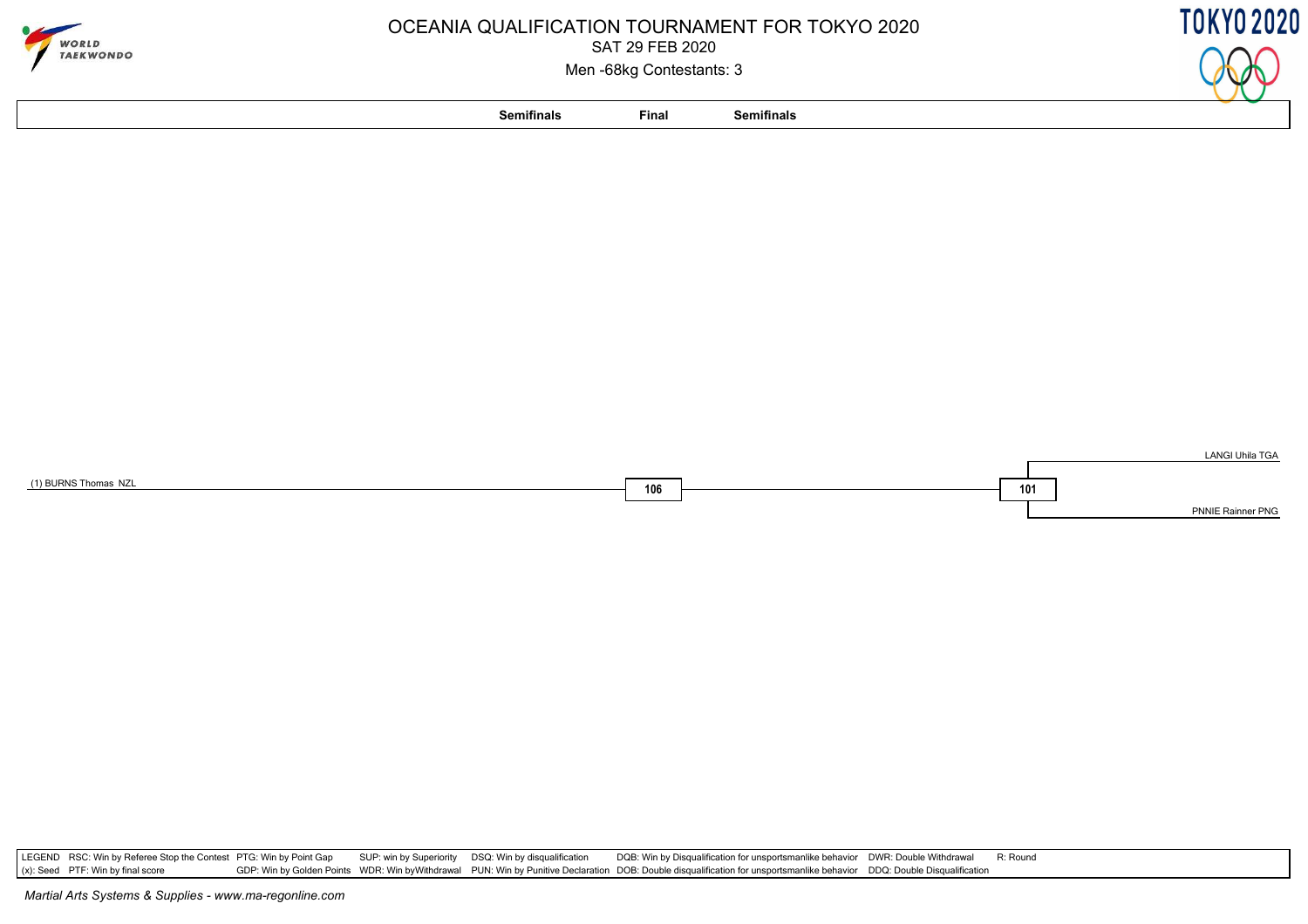

# OCEANIA QUALIFICATION TOURNAMENT FOR TOKYO 2020SAT 29 FEB 2020

Men -80kg Contestants: 3